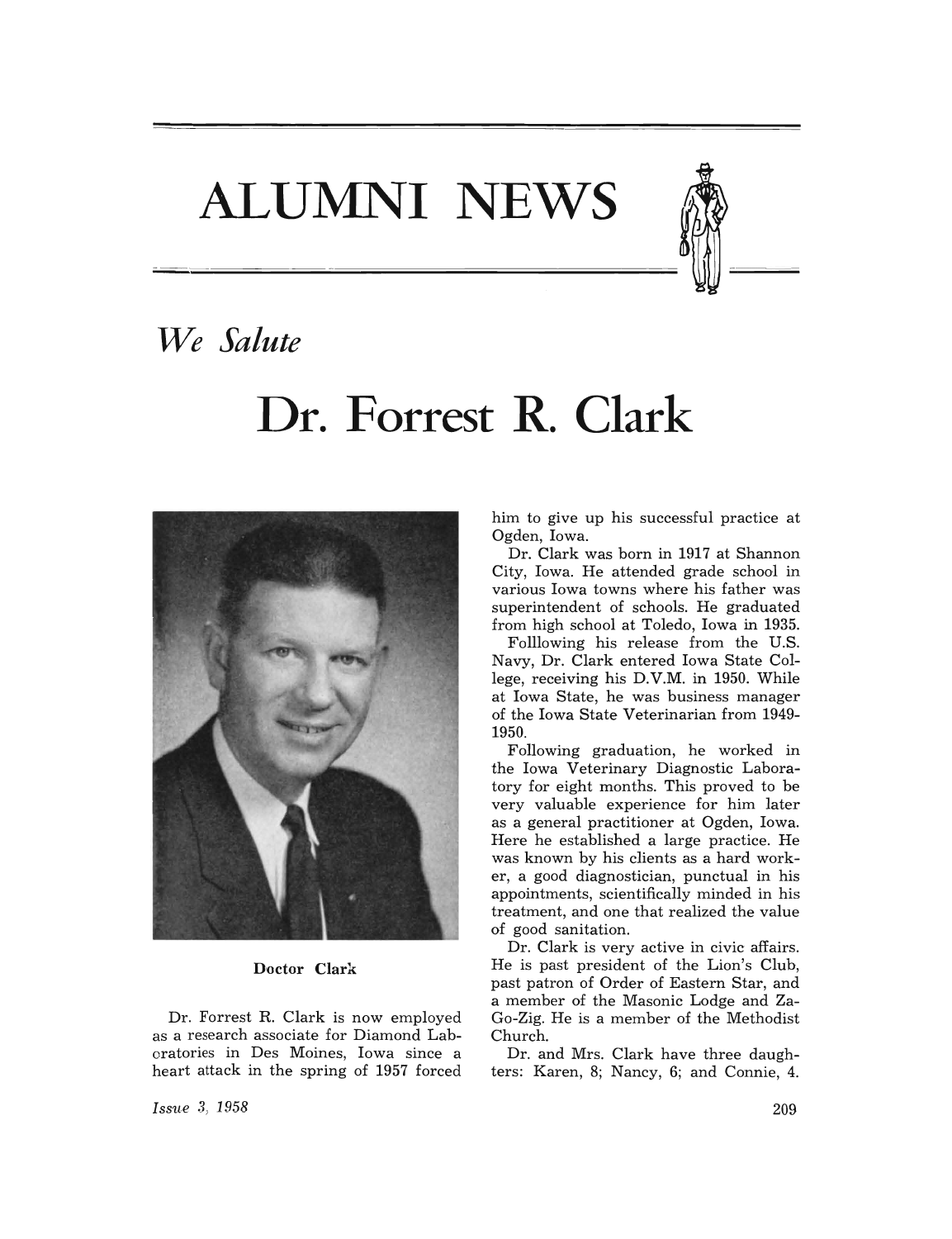# **Class of '56**

**Dr. Keith A. Bates** lives at 3722 14th Ave. So., Seattle 44, Wash. He is presently in the Army Veterinary Corps. Dr. Bates was married on August 24, 1956 to a 1956 Home Ec. graduate of I.S.C., Miss Nancy Torgasen.

**Dr. Joseph T. Blake** lives at 516 E. 7th South, Logan, Utah. He is in the Veterinary Science Dept. at Utah State University, where he does research on brisket disease of cattle, bovine infertility, and poultry respiratory diseases. He is secretary of the Northern Utah Veterinary Medical Association and chairman of the Western Regional Project on Poultry Respiratory Diseases.

**Dr. P. J. Bohm** is in general practice at Rochester, Indiana. He is a charter member of the newly formed Rotary Club. Dr. and Mrs. Bohm were the parents of a son, Garry Lee, born Oct. 14, 1958.

**Dr. Virgil E. Bohnenkamp** lives at 9825 Fort Hamilton Parkway, Brooklyn, N. Y. He is presently in the U. S. Army stationed at the Brooklyn Army Terminal, where he is Post Veterinarian. Dr. Bohnenkamp was married to Miss Jeanette Sullivan April 27, 1957. They were the parents of a son, Robert Joseph, born Feb. 19, 1958.

**Dr. Dennis J. Carr** is in partnership with Dr. R. F. Bristol in a large animal practice at Montfort, Wisconsin. Dr. Carr was married to Miss Marilyn Fischer after graduation.

**Dr. Robert W. Carithers** lives at 2401 Dexter Ave., Silver Spring, Md. He is in the Army Veterinary Corps at Walter Reed Army Hospital where he is in research activities. He will enter a large animal practice at Union, Iowa with Dr. Bates, '50 in Aug. 1958. The Carithers were the parents of a son, Brian, born April 4, 1957.

**Dr. Darrell L. Cocbran** lives at 618 N. 11th St., Oskaloosa, Iowa. He is associated with Dr. J. F. Lyons.

**.Dr. R. F. Cooper** lives at Centerville, Iowa. He is in a mixed practice.

**Dr. Delmar D. Diercks** is in a mixed practice at Ventura, Iowa. He is a member of the Lions Club, Commercial Club, Young Couples Church Group and Upper Iowa Veterinary Association. The Diercks have a son, David Galen, 18 months old.

**Dr. Joseph E. Donavan** is in the army at Ft. Detrick, Frederick, Md. Dr. and Mrs. Donavan were the parents of a son, Mike, born Sept. 26, 1956, and a daughter, Christine, born March 30, 1958.

**Dr. R. L. Everson** is in a mixed practice at Morrison, Illinois. He is in partnership with Drs. Olsen and Moret.

**Dr. Gordon R. Held** lives at 814 Central Ave. S. E., Lemars, Iowa. He has a mixed practice. Dr. Held is a member of the Lions Club, Assistant 4-H Club Leader and an officer of the local Barbershop Chorus.

**Dr. Ronald E.. Hodoval** is in the U. S. Army Veterinary Corps. He has charge of the small animal clinic on post twice per week. His address is 72-D Wherry Apts., Fort Campbell, Kentucky.

**Dr. Edward A. Jones** lives at 314 N.W. 35th St., Gainesville, Florida. He is employed by the Florida Livestock Board as a field veterinarian. Dr. Jones is planning on opening a small animal clinic in Dunedin, Florida about Jan. 1, 1959.

**Dr. Rex H. Jones** is in a general practice at Moorhead, Iowa. Dr. and Mrs. Jones were the parents of a daughter, Lyn Marie, May 17, 1957.

*Iowa State College Veterinarian*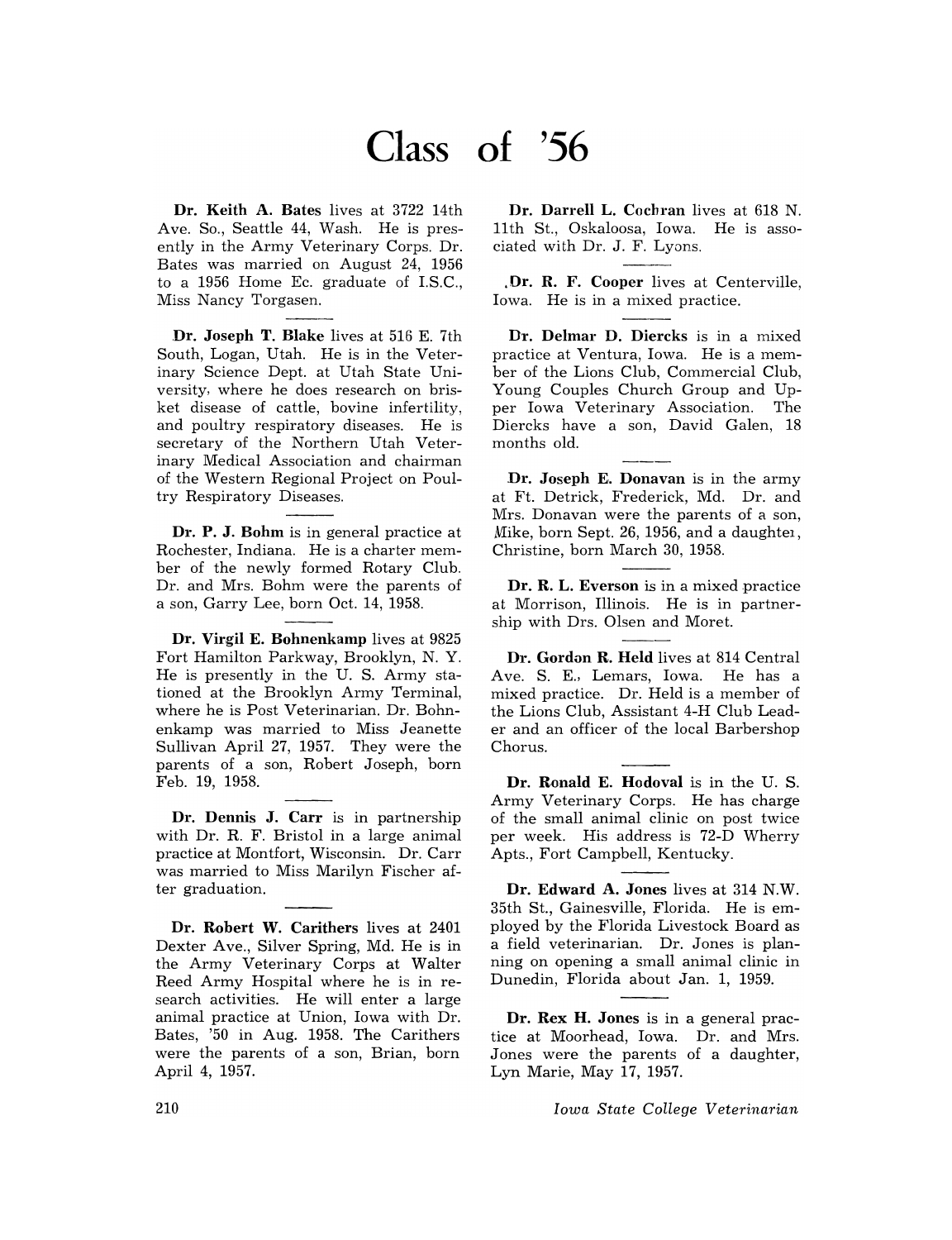Dr. William F. McCulloch lives at 701 Coast St., Richland, Washington. He is presently in the U. S. Army at Camp Hanford, Washington, where he is the Post Veterinarian. He plans on rejoining Dr. R. A. Leeper at Des Moines, Iowa in a small animal practice in Nov., 1958. The McCullochs were the parents of a daughter, Julie Anne, born Oct. 7, 1957.

Dr. William V. McElroy lives at 1823 So. 23rd, Fort Smith, Arkansas. He is to be discharged from the U. S. Army in August, 1958. Dr. and Mrs. McElroy were the parents of a son, Jeffrey William, born March 28, 1957.

Dr. Earle M. Douglas is in a general practice at Laurens, Iowa. Dr. and Mrs. Douglas were the parents of a daughter, Sara Lyn, August, 1956, and a son, Daniel Earle, March, 1958.

Dr. Truman K. Mostrom lives at 215 Taft St., Manly, Iowa. He is in a general practice.

Dr. John B. Mulder lives at 135 Stewart Manor, Frederick, Md. He is presently at U.S. Army B. W. Laboratories, and then will be going into partnership with Drs. O. N. and W. L. Emerson at Eagle Grove, Iowa.

Dr. Richard L. Nelson lives at 3121/2 Platner, Council Bluffs, Iowa. Dr. and Mrs. Nelson were the parents of a son, Eric Richard, April 13, 1958.

Dr. Robert L. Perry is Base Veterinarian at Vance A.F.B. His address is 1903 S. Wallace Dr., Enid, Okla. He will be separated from the Air Force in October, 1958. Dr. and Mrs. Perry were the parents of two sons, David Howard, Nov. 3, 1956, and Bret Alan, Mar. 26, 1958.

Dr. Nate Phipps is in a general practice with Dr. A. W. Krause at Cherokee, Iowa. The Phipps were the parents of a son, Patrick Joseph, born July 22, 1957.

*Issue* 3, 1958

Dr. John Pirri, Jr. lives at 40-45 201 St. Bayside 61, N. Y. He is in a small animal practice.

Dr. William B. Redman, Jr. is in a general practice at Rock Valley, Iowa. Dr. Redman was married to Jane Ellen Schaffert in Feb., 1957.

Dr. Lester Slayton, Jr. is in a general practice at Mercer, Mo.

Dr. Leonard F. Seda is presently in the U.S. Army Veterinary Corps. His address is zone 3, 2nd U.S. Army Veterinary Unit, 3119 Spring Grove Ave., Cincinnati 25, Ohio. Dr. Seda was engaged to Miss Collette Novak, in April, 1958, and they have planned a wedding for late summer.

Dr. Leo N. Slife lives at 5406 Sagra Road, Baltimore 12, Md. He is now serving in the U.S. Army Veternary Corps and is to be released in early August. Dr. and Mrs. Slife have three children: Brent,  $4\frac{1}{2}$ ; Curtiss, 3; and David, 14 mos.

Dr. Ralph W. Smith lives at Curtiss St., R.R. No. 3, Lake Geneva, Wisconsin. He has a mixed practice. Dr. Smith married Miss Jenny Jean Classen on June 15, 1956. They have a daughter, Kathleen Ann, born Mar. 22, 1957.

Dr. Craig D. Stark lives at 8 Diana Ln. West, Fairborn, Ohio. He will be at his present location in the U.S.A.F. at Wright Patterson A.F.B., Dayton, Ohio until Oct., 1958. The Starks are the parents of a son, James Kenneth, now 11 months old.

Dr. L. W. Stover lives at 2941 Florida Ave. So., Minneapolis, Minn. He is employed in a small animal practice by Dr. B. J. Porter. The Stovers are the parents of a son, Mark William, now 16 months old.

Dr. W. L. Vanderlinden lives at 4043 Williams, Seattle 99, Wash. He is presently in the U.S. Army Veterinary Corps and will be discharged in August, 1958.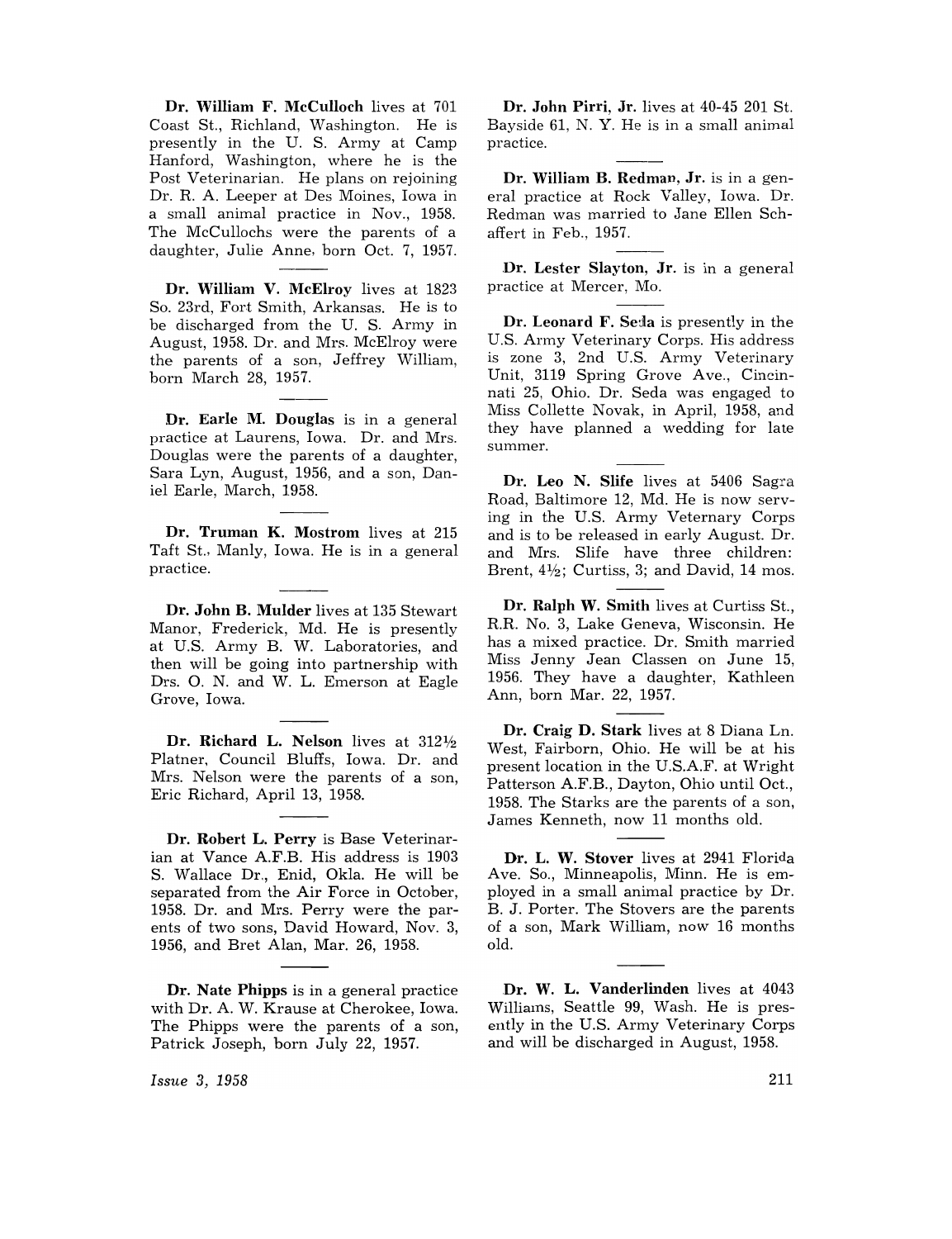Dr. Martin Van Der Maaten is in the U.S. Army Veterinary Corps. He lives at 51 Stewart Manor, Frederick, Md. Dr. Van Der Maaten was married to Muriel Jonker in June, 1956. They are the parents of a daughter, Mary, born May, 1957.

Dr. Donald D. Wert has a large animal practice at Ireton, Iowa. Dr. and Mrs. Wert are the parents of a daughter, Beth Ann, born Sept. 17, 1957.

Dr. Philip T. Pearson is an instructor in small animal medicine and surgery at Iowa State College. The Pearsons live at 1433 Summit in Ames.

Dr. Wallace L. Vermeer has a large animal practice at Hull, Iowa. The Vermeers have a son, Brent Wallace.

### **HOMECOMING 1958**

The Iowa State Alumni Homecoming Luncheon will be held in the courtyard of the Veterinary Medicine Quadrangle Saturday, Octoher 11, 1958. The luncheon will hegin at 11: 00 a.m. Tickets for the I.S.C.-Kansas University football game and the homecoming luncheon are available from the homecoming committee.

I.S.C. Mums will be availahle for the ladies at the door.



Please send requests for tickets to Richard Ross, Homecoming Committee Ticket Chairman, Division of Veterinary Medicine, Ames, Iowa.

Dr. J. C. McCaulley has a general practice at Lake City, Iowa. Dr. and Mrs. Mc-Caulley have a son, Larry Dean, July, 1956.

Dr. Robert F. Sharp has a mixed practire at Ute, Iowa.

Dr. Charles W. Strather is in partnership at Westboro, Mo. They have a large animal praitice. The Strothes have two adopted children.

## **PLANS REVEALED ANNUAL SUMMER CONFERENCE FOR VETERINARIANS**

The Annual Conference for Veterinarians will be held on July 22 and 23 in the Memorial Union at Iowa State College, Ames, Iowa. The chairman of this centennial conference is Dr. M. A. Emmerson, head of the Department of Veterinary Obstetrics and Radiology. The program is not yet complete, but according to information from Dr. R. A. Packer. program chairman, the conference should prove to he interesting. Such topics as control of cattle gruhs, leptospirosis, and artificial hreeding of swine will be discussed. A numher of presentations will be shown on a closed TV circuit. Among these presentations are the use of tranquilizers in large animals, skin grafting in dogs, and use of gamma radiation in inactivation of animal pathogens.

On the evening of July 22, there will he a hanquet at the Memorial Union. Following the dinner the speaker, Dr. M. W. Sloss, will give a review of the history of veterinary medicine at Iowa State College.

A complete program will he mailed to all practicing veterinarians in Iowa sometime in June.

#### -Forest Trafton '60

*Iowa State College Veterinarian*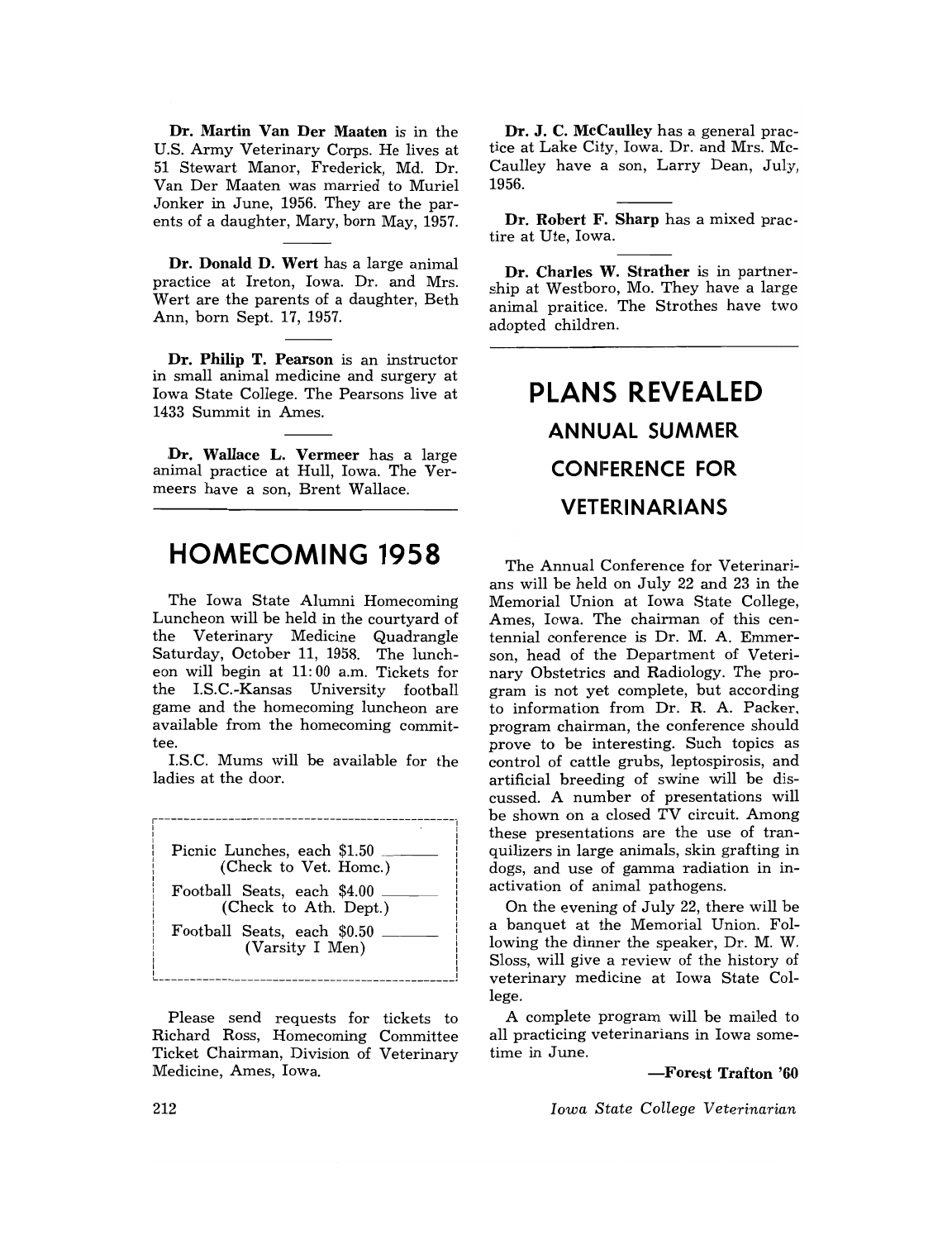# Featured Hospital

## YELLOWSTONE VALLEY VETERINARY CLINIC



The Yellowstone Valley Veterinary Clinic, at Forsyth, Montana, is owned by Dr. John D. Melcher, '50, who is associated in practice with Dr. James R. Howard, '54. The facilities and their arrangement can be noted in the outline of the clinic's interior.



Floor Plan of Yellowstone Valley Veterinary Clinic

Issue 3, 1958